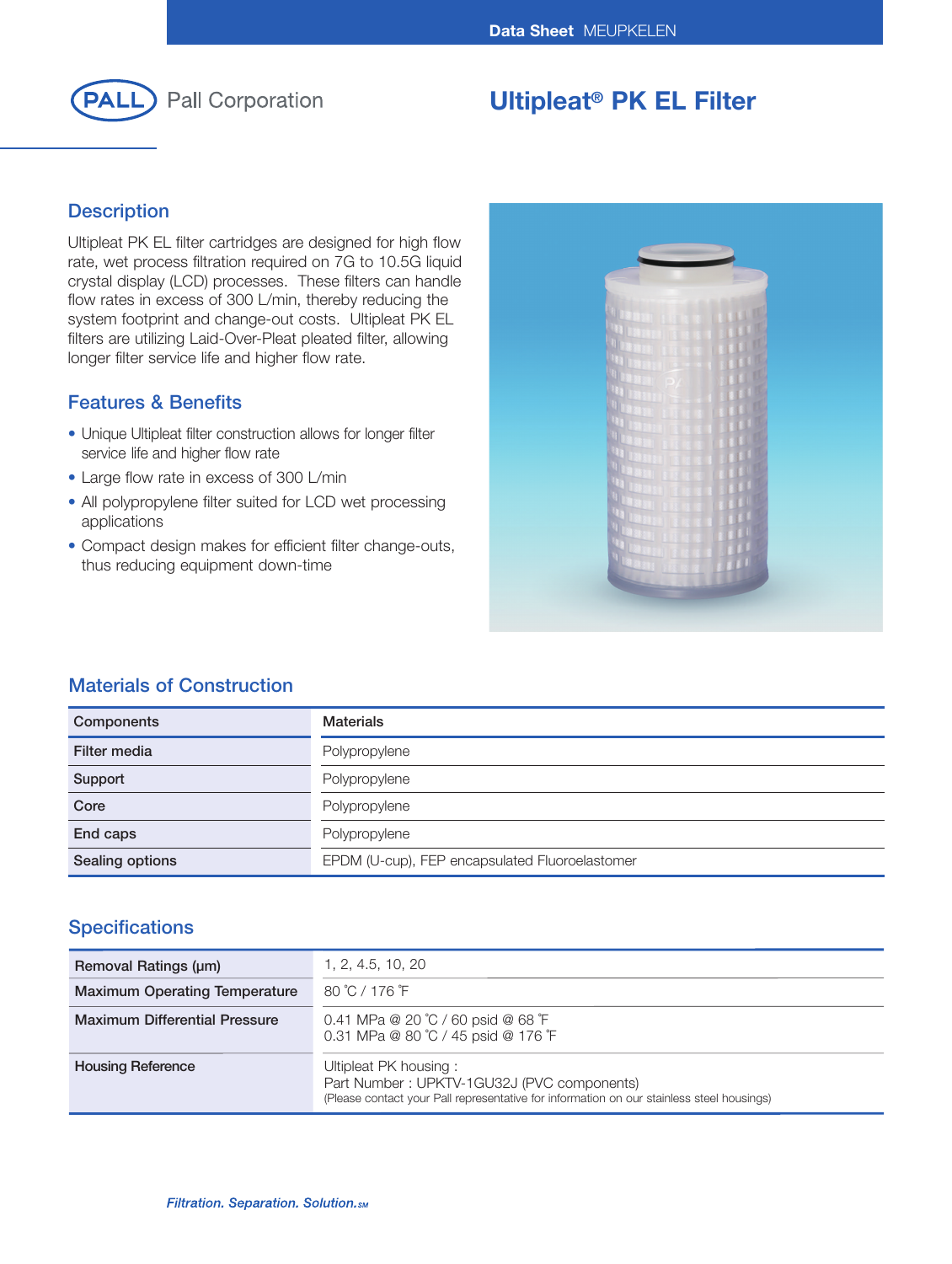# **Typical Flow Characteristics - 1cP fluid, 20**℃



**Dimensions**



## **Part Numbers / Ordering Information**

**UPK510** 1 2

| Table 1      |                      |
|--------------|----------------------|
| Code         | Removal ratings (µm) |
| <b>EL010</b> | 1                    |
| EL020        | 2                    |
| EL045        | 4.5                  |
| EL100        | 10                   |
| FI 200       | クロ                   |

#### **Table 2**

| Code    | O-ring materials                    |
|---------|-------------------------------------|
| . II J1 | EPDM (U cup)                        |
| H1      | FEP encapsulated<br>fluoroelastomer |

<sup>1</sup> Standard O-ring

## **Representative example part numbers**

**UPK510EL010JU UPK510EL020JU UPK510EL045JU UPK510EL100JU UPK510EL200JU**